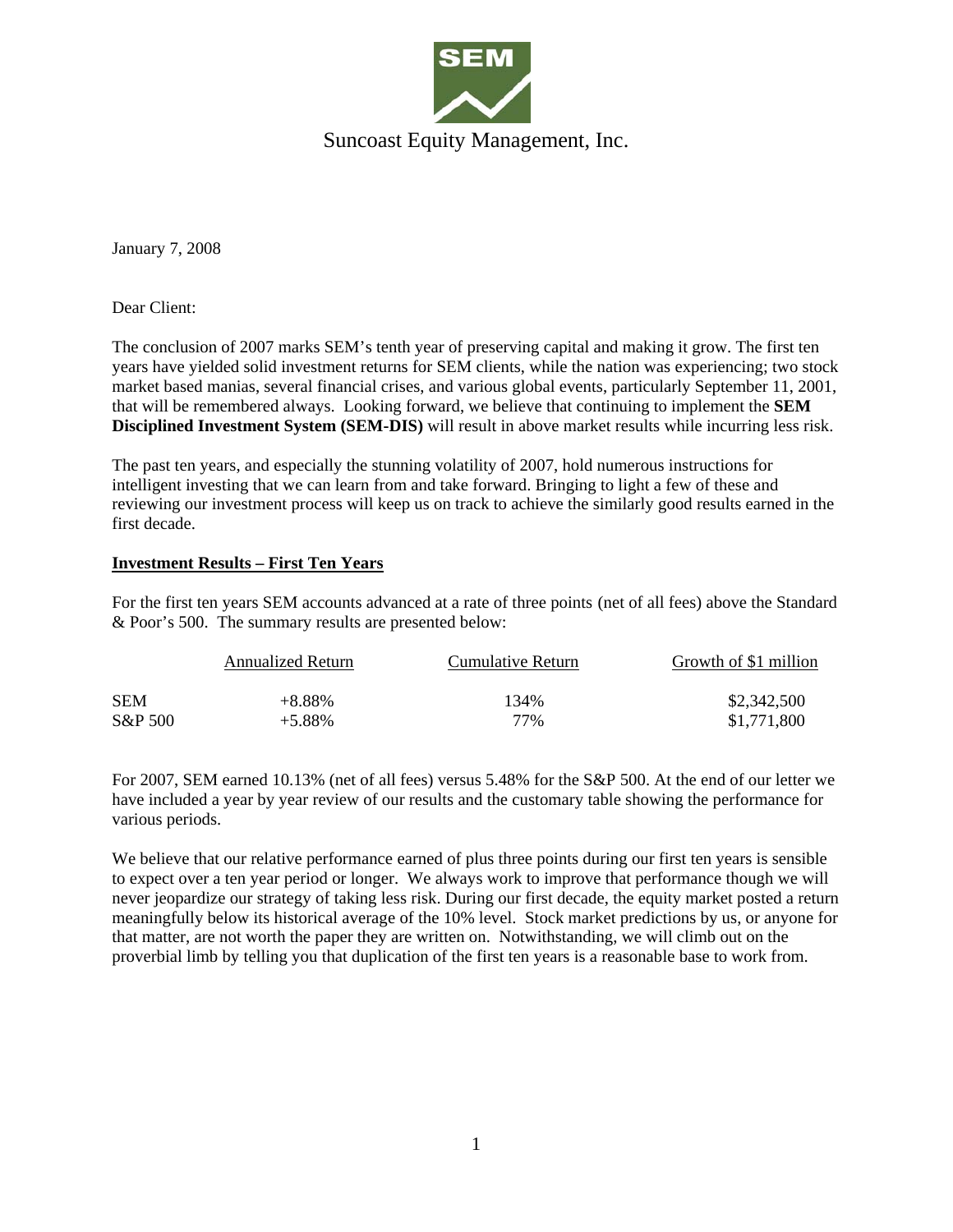#### **Lessons of the First Ten Years -**

*Human behavior* in the past, present and future is the ultimate albatross for most investors looking to achieve market or better returns. The mistakes most investors make are deeply rooted in the human factors that we all have in common, social proof (the tendency to do what everybody else is doing) by chasing hot trends, need for instant satisfaction, temptation, and other emotions and actions that are counter to calm and patience.

Human behavior makes the marketplace. It can be wild at times, with 2007 a great example. As can be seen in the following graph of the 2007 performance of the S&P 500, the volatility was stunning as the index touched breakeven or went negative three times (early March, mid August and mid to late November) and rose to double digit positive returns twice (mid July and early October), only to settle at +5.48% at year end.



Without a doubt, 2007 would have been a year to travel to a deserted island and return at year-end; however, the stock market is open five days a week and participants can't help themselves. The action is far too enticing to pass up. Cramer, the "sage" of CNBC, is now flanked nightly by a cast of five characters in a mosh pit exchange aptly named "Fast Money." On the eve of **Nike**'s (NKE) quarterly earnings report on December  $19<sup>th</sup>$ , one of panelists of "Fast Money" was quoted as saying "…as a trade I would sell the stock (NKE). NKE will beat earnings (expectations) but I think the street will sell on the news. However, as an investment I believe NKE is a good hold." *Someone please interpret this gibberish for me!* The sources to get instant advice will only increase and yet they don't add any value to successful investing. If you had not seen a single show all year you are to be congratulated for finding a more productive use of your time. The ride of 2007 is an awesome demonstration that you can never tell how the market will perform in any short term period and that attempting to time the market is a complete waste of effort.

The first ten years have gone by quickly and a lot of curveballs have been thrown at investors to swing at and some fastballs to brush us off home plate completely. Below is a list, since our inception in 1998, of the events that knocked many market participants for a loop.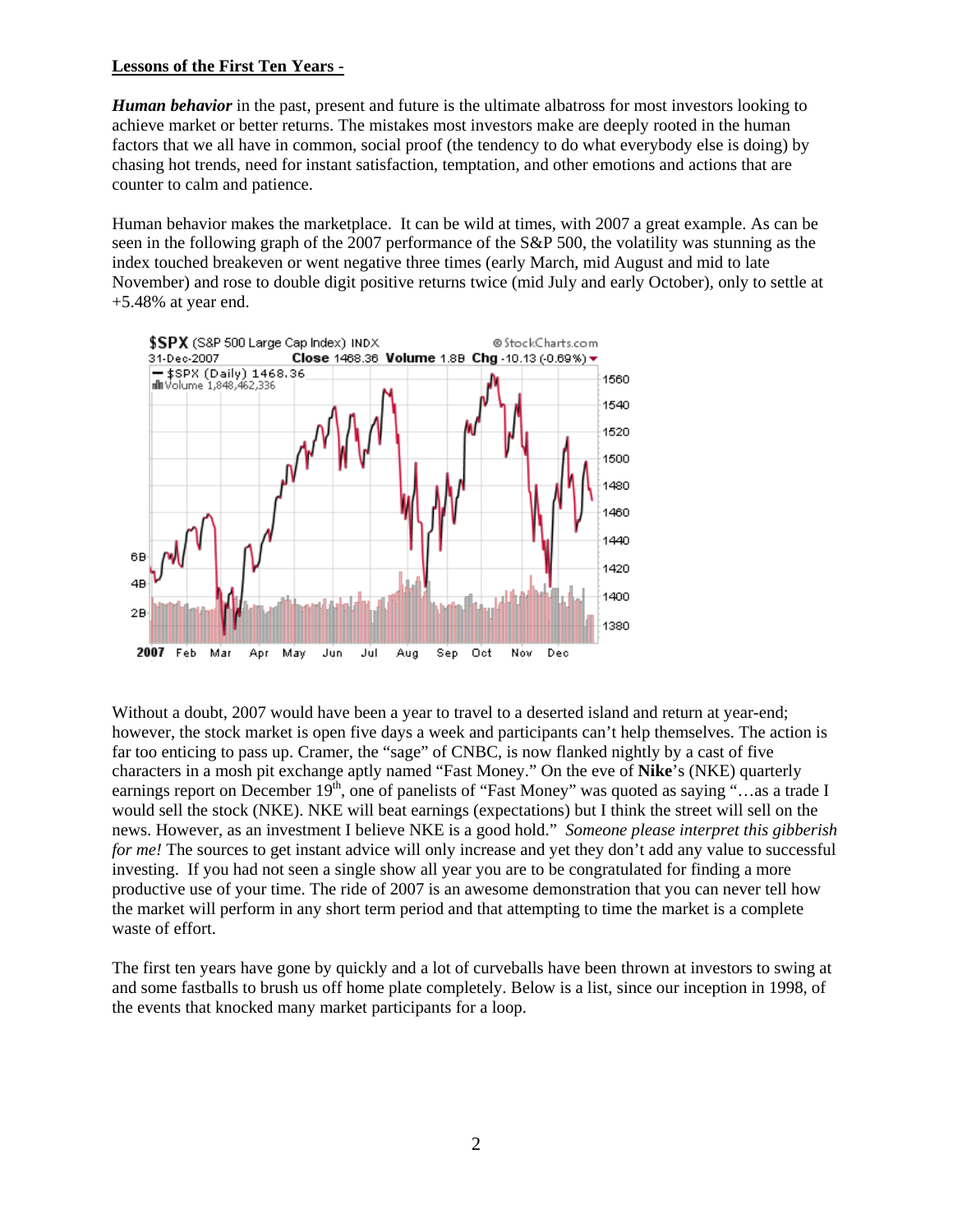| Asian Financial Crisis & Long Term Capital Collapse<br>1998<br>U.S. Embassy Bombings Kenya and Tanzania<br>1998<br>1998<br>Clinton Impeachment |  |
|------------------------------------------------------------------------------------------------------------------------------------------------|--|
|                                                                                                                                                |  |
|                                                                                                                                                |  |
|                                                                                                                                                |  |
| Fears of Y2K Computer Glitch<br>1999                                                                                                           |  |
| Technology Bubble Burst and Severe Market Correction<br>2000 - 2002                                                                            |  |
| Terrorist Attack on U.S. World Trade Center and Pentagon<br>2001                                                                               |  |
| Anthrax in the Mail<br>2001                                                                                                                    |  |
| U.S. Economic Recession & Enron Collapse<br>2001                                                                                               |  |
| MCI/Worldcom Files Chapter 11 bankruptcy<br>2002                                                                                               |  |
| 2003<br>U.S. Enters Iraq                                                                                                                       |  |
| Space Shuttle Columbia Tragedy<br>2003                                                                                                         |  |
| Indian Ocean Earthquake, Tsunami kills 200,000<br>2004                                                                                         |  |
| Hurricanes - Katrina hits New Orleans<br>2005                                                                                                  |  |
| Crude Oil Rises from low \$30 to \$100 per Barrel<br>2004 - 2007                                                                               |  |
| 2004 - 2007<br>Commodity (Aluminum, Copper, Gold, Grain) Prices Soar                                                                           |  |
| <b>Housing Bubble</b><br>2007                                                                                                                  |  |
| Subprime Mortgage Mess and Credit Crisis<br>2007                                                                                               |  |

Close your eyes and imagine this is the beginning of 1998. If someone gave you a crystal ball (or the headlines from the New York Times, minus the stock tables and related data) and you knew all of the above events were forthcoming, but didn't know when they would hit during the ten year period, what would you have done with your portfolio of investments? Stayed in cash? Most likely and you would have lost out on the solid returns earned by SEM clients.

So how did most investors fare over the last ten years? Not much better than cash, but again this is attributable to the shortcomings of human behavior. The information below is from the research firm Dalbar and it shows that average mutual fund investors have a hard time sticking with their selections and the consequences of their actions.

| <b>Annualized Returns</b>    | Year | 3<br>Year | Year | 10<br><u>Year</u> | 20<br>Year |
|------------------------------|------|-----------|------|-------------------|------------|
| Average Equity Fund Investor | 8.3% | 15.3%     | 1.6% | 5.8%              | 3.9%       |
| S&P 500 (Buy and Hold)       | 4.9% | 14.4%     | 5.0% | 9.1%              | 11.9%      |

**Source: Dalbar, Inc. ‐ Data through 12/31/2005, which represents most current data available as of 12/31/06.**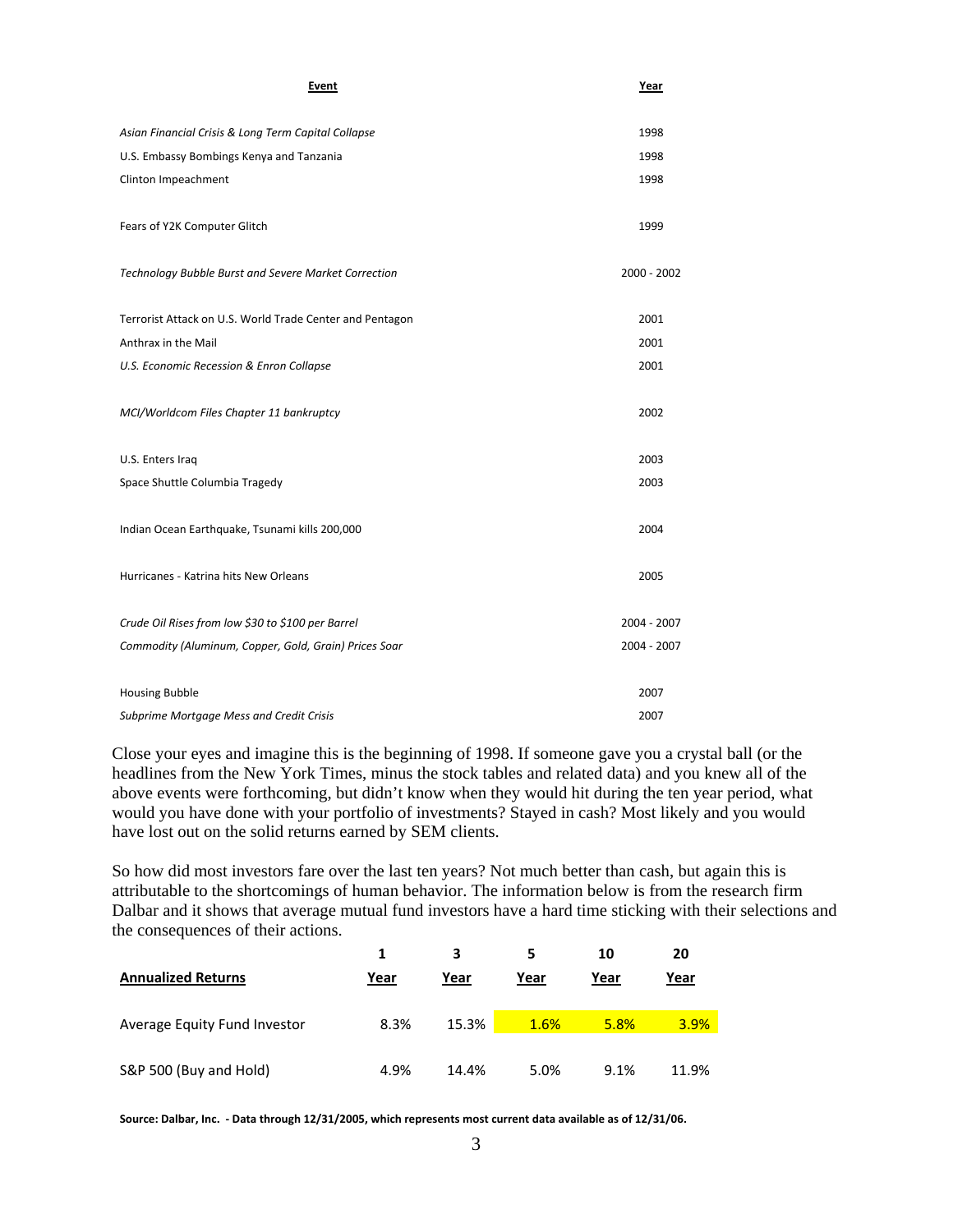John Bogle, the well-respected former CEO of index pioneer Vanguard, recently corroborated the above study with his own that revealed over the last ten years, the average mutual fund investor earned about 3% annually, well below that of the market and average mutual fund. The data, though it differs a little among the supplier, tells an important story. Improving investor's actual returns depends more on correcting human behavior than on the performance of their investments. The conclusion is easy to see but hard for many to accept. That old saying, you can lead a horse to water but you can't make it drink, is apropos.

*We want to thank you and congratulate you for staying the course with SEM – DIS…the studies show it is the right thing to do.* We have little expectation that the Dalbar statistics above will improve when we revisit them in ten years. I care more and hope, that you will still be here with us as clients in 2018. If you have engaged a manager with a solid record who practices their investment discipline with consistency and low risk, just stay put.

## **Investing 2008-2018**

As we turn towards the next ten years, you should know that **SEM-DIS** is as relevant going forward as it was in the past. The implementation is tweaked over time as changes in the global economy evolve but by and large it is *basic business analysis and good judgment.* 

What has always separated SEM from most other market participants, "professionals" as well as all those consumed by CNBC, is our adaptation of the sound principles first laid down by the father of investment analysis Benjamin Graham:

- **1. We invest in businesses, not stocks**
- **2. Our "Margin of Safety" attitude**
- **3. Our approach to the stock market**

*We invest in businesses, not stocks*. We have partial ownerships in dynamic businesses that have real value. Most investors don't consider this thought as they look at the line item on their brokerage statement or the symbol and stock price flashing across their TV or computer monitor.

*Margin of Safety* is making every effort to prevent a permanent loss of capital. Each practitioner of the Graham/Buffett way defines margin of safety within their own process. However, Buffett summed it up best by saying there are only two rules in investing everyone should adhere to; (1) Don't lose and (2) Don't forget the first rule. We discuss below how we work to reduce risk and minimize loss by establishing specific parameters within **SEM-DIS.**

*Approach to the stock market.* When we value the business, we don't look to the stock market price for guidance. There are two prices for every stock: the daily price on the exchange and the price (intrinsic value) of the business that accrues to a shareholder in the long term ownership of that business or the negotiated price (intrinsic value) realized when a business is purchased by another party. We assess price (intrinsic value) through our objective business analysis. Often times, the stock market assigns an irrational price to a particular stock and a de-link between price and intrinsic value exists. It is our responsibility to compare the approximate intrinsic value of the business to its stock price and perhaps take action when huge differences exist.

We put these principles to work in a framework we call **SEM-Disciplined Investment System. SEM-DIS** is our measured process for selecting high quality company ownership for the long term. Here is how it works. As can be seen in the graphic on the final page of this letter, we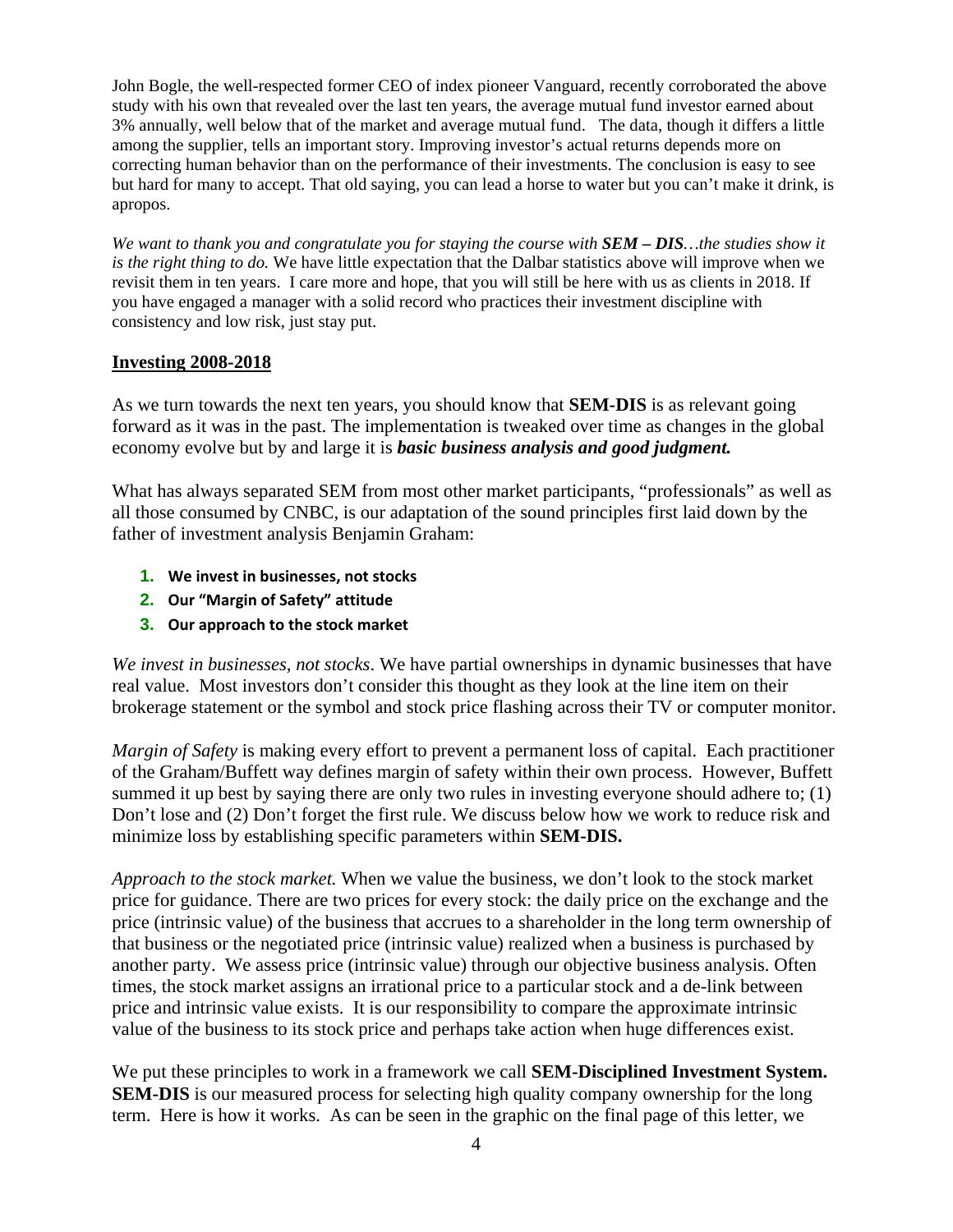begin with a universe of approximately 3,500 companies. This covers companies from small market capitalizations to the largest market capitalizations of U.S. publicly traded companies (we own a few of the top 10 largest including **General Electric**, **Microsoft**, **Procter & Gamble** and **Berkshire Hathaway**). We cast a large net that includes many international domiciled companies available to U.S. investors through the American Depository Receipts program. One example of this in our portfolio is **Nokia** (NOK).

Our preference, within Graham's principles, is to own low risk, higher quality growing businesses. So our first step is to identify, update and track in our system the few hundred companies that broadly meet our basic criteria of an above average business. We have explained in the past that the stock market has earned a total return of approximately 10% over the very long run, appropriately reflecting the aggregate return on total capital earned by American businesses. Consequently, our first cut is focused on businesses that earn stronger returns on capital and do so without the heavy use of borrowings. Seeking companies that have low debt to total capital or cash flow provides a company with meaningful advantages versus its competition during economic slowdowns. The business must also be free cash flow positive; if you think about owning a business in its most basic form, this is the most important element. If we were partners in a bowling alley and every last dollar that flowed into the cash register was subsequently removed to pay for shoe supplies, snack shop costs, bowling balls and new equipment and repairs, what is the value of that business to you or any one of us? The answer is \$0! Many publicly traded businesses have breakeven cash flow; or worse, they experience very long periods in which investors hope that one day the cash flow will turn positive. Our inclination is to pass and invest in enterprises with proven free cash flow.

This first step also handles some additional margin of safety elements. For one, it eliminates those companies that we have less confidence in assessing their potential risk level or that fall outside the line of businesses we have experience or comfort analyzing their financials. Companies that fit this general profile for us include many financial companies or commodity specific companies such as metals and mining stocks.

Our knowledge of the few hundred companies that make the first cut is cumulative. We have been studying these same couple of hundred companies for over fifteen years and as a whole the group doesn't change too much. You have a few, perhaps between 15-25, that enter and exit each year. The economics of most businesses don't drastically change over a five year or so time frame, and that is what we are looking for. Though that is not to say that companies or industries don't strengthen or weaken over time and some undergo permanent change (newspapers come to mind). To illustrate our primary point, although the economics for health care products company **Johnson & Johnson** have softened over the years, the company still meets our basic criteria and we continue to keep a watchful eye. At the other extreme the return on capital for **General Motors** has not changed from a very low level during the last 30 years, and it has never met our criteria and most likely never will.

Since price and value de-link often, especially in a very volatile stock market, we regularly screen the group of companies that meet our basic criteria for attractive value situations. As we drill down in our coverage universe this comprises a hundred or so companies that we actively review and stay current on. We examine these companies to understand their business and hunt for markers that drive intrinsic value. We examine fundamentals and take note of product, service or franchise innovation, as well as operational strengths that include large scale or low cost advantages. We look at changes in the growth outlook for the business and review the sustainability and reasonableness of company forecasts, especially in relation to its own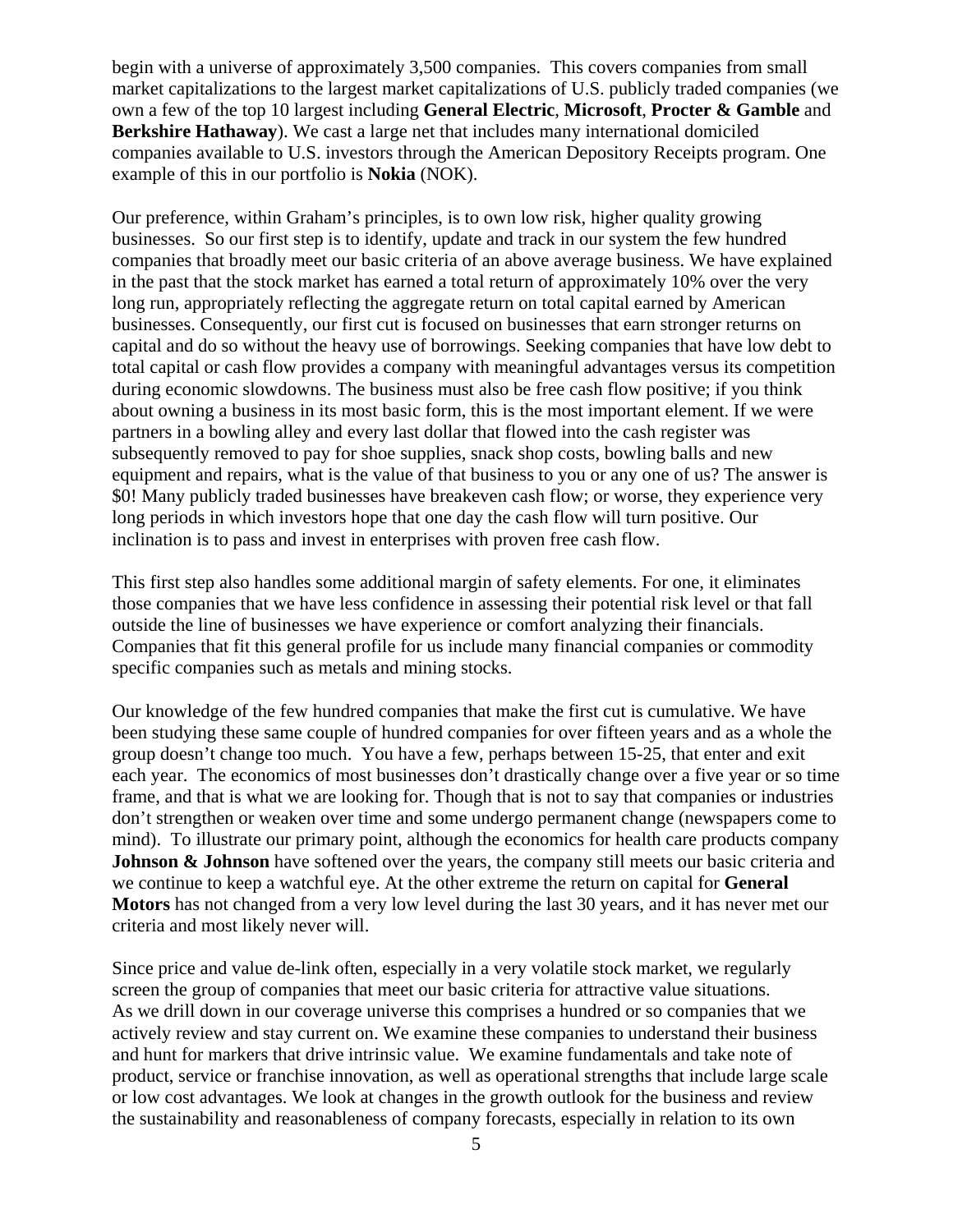history. As we review the company financial statements we also seek information about management's abilities and the position of the company within its industry.

When we assess the intrinsic value of a business, both qualitative factors and quantitative factors play a part. We look at all the angles. In its purest form the valuation range that is assessed resembles our best judgment of what the present value of future profits of that company will be. On the qualitative side you have to decide if that particular business can keep up or strengthen it's offerings and monitor it on a going forward basis. Margin of safety reenters the picture as you can tell that those businesses that have a clear opportunity to repeat and build upon their present success have more predictable valuations. The requirement of predictable and consistent business growth explains our bias towards larger and more established companies with longer records of success. From a quantitative perspective, we also constantly monitor the stock price to value relationship in comparison to other opportunities that we can invest in be it other publicly available businesses or fixed rates of returns.

When we identify a suitable business for the portfolio, we monitor it very closely in comparison to our current holdings. Our portfolio is fairly concentrated and it will remain so, always maintaining 15 to 25 companies. The  $26<sup>th</sup>$ ,  $50<sup>th</sup>$  or  $75<sup>th</sup>$  best ideas are not likely to be as valuable. Portfolio weightings per position average 4% to 6%. Any variation can be attributable to relative business strength and relative valuation attractiveness.

## **Bringing it all home**

As Warren Buffett once remarked about proper investing, you either get it or you don't. This generation of investors seems to be a group that doesn't get it, based on both anecdotal evidence (information age overload) and the data compiled for the average mutual fund investor shown above. My grandparent's generation "got it" and we have clients that "get it", including some that have been part owners of companies like **GE, MSFT** for a decade or so prior to SEM's beginning.

In order to succeed, we don't have to predict every economic or global event ahead, recessions included, or have an opinion on all 3,500 stocks in our universe. In spite of our solid returns in 2007 and for the ten year period, there will be times in the next ten years when it seems that nothing works and having the knowledge of how our process works from this and our earlier letters may help you to continue the journey through the tough periods.

I thank you and congratulate you for staying in the **SEM** saddle and understanding that long term ownership of high quality companies will produce satisfying returns. We look forward to the next 10, 20, 30 and hopefully 40+ years ahead (Buffett is 77 and I'm only 41) as the building blocks are in place and growing at SEM to continue and support our passion and desire to work hard on your behalf. Again many thanks for your consideration and support. Please call any time.

Best wishes for a Happy and Healthy 2008!

Sincerely,

Donald R. Jowdy President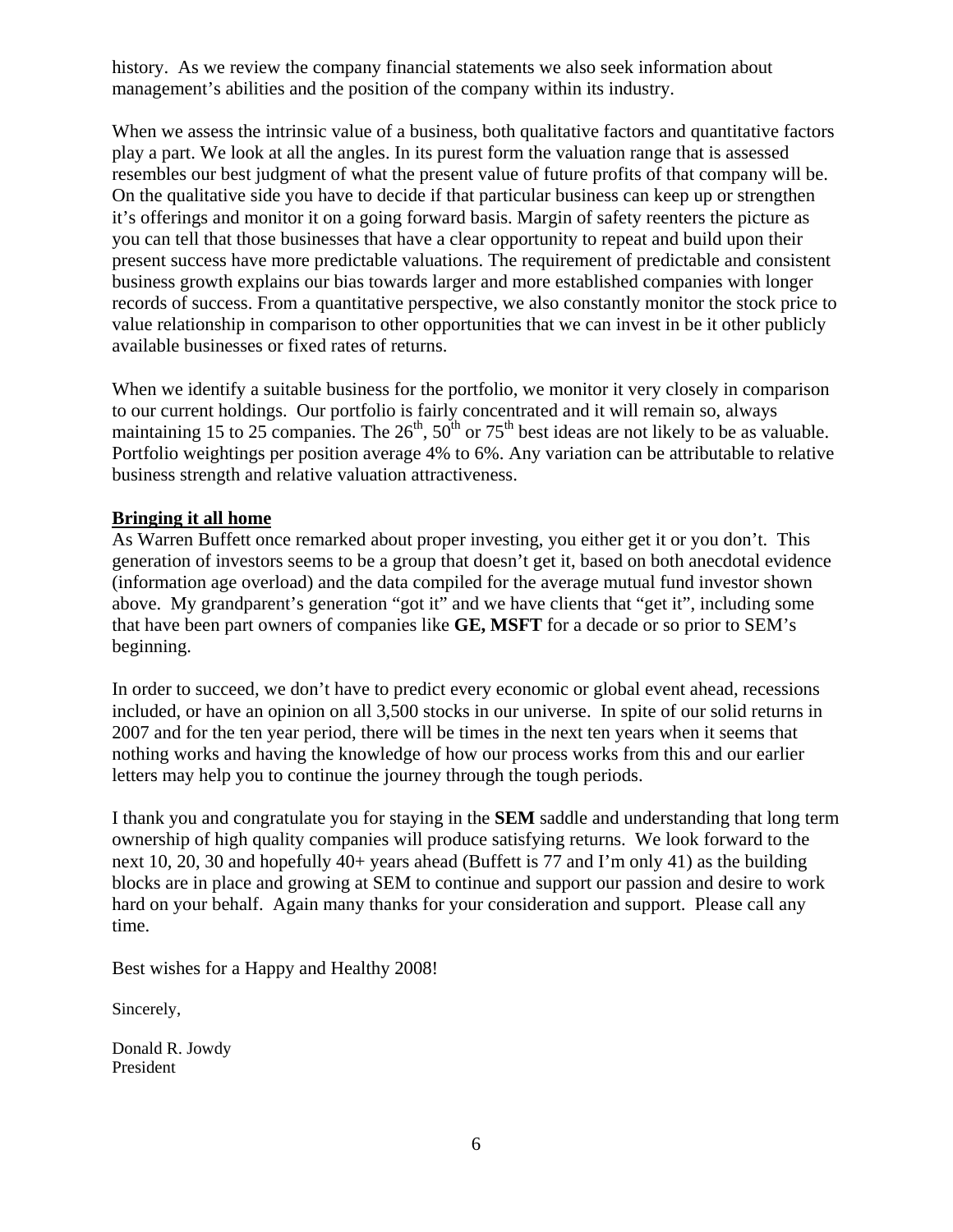## *Suncoast Equity Management, Inc.*

| Time Period (Ended 12/31/07) | <b>SEM</b><br>$%$ Return* | <b>S&amp;P 500</b><br>$%$ Return | <b>SEM - Value</b><br>of \$1,000,000 | <b>S&amp;P 500 - Value</b><br>of \$1,000,000 |
|------------------------------|---------------------------|----------------------------------|--------------------------------------|----------------------------------------------|
| 2007                         | $+10.13%$                 | $+5.48%$                         | \$1,101,300                          | \$1,054,800                                  |
| Three-Year                   | $+5.84%$                  | $+8.59%$                         | \$1,185,500                          | \$1,280,600                                  |
| Five-Years                   | $+9.88%$                  | $+12.81%$                        | \$1,602,300                          | \$1,827,500                                  |
| Seven-Years                  | $+5.25%$                  | $+3.28%$                         | \$1,431,400                          | \$1,253,300                                  |
| Ten Years (Since Inception)  | $+8.88%$                  | $+5.88%$                         | \$2,342,500                          | \$1,771,800                                  |

#### Performance results versus the Standard & Poor's 500 Index

\* Composite results of all SEM managed accounts, net of all fees.

Note: Results for the three, five, seven and since inception periods represent the annual average rates of return.

|                        | <b>SEM Composite Account</b>  |                    |                 |  |  |
|------------------------|-------------------------------|--------------------|-----------------|--|--|
|                        | vs. the Standard & Poor's 500 |                    |                 |  |  |
|                        |                               |                    | <b>Relative</b> |  |  |
| Year                   | SEM*                          | <b>S&amp;P 500</b> | <b>Results</b>  |  |  |
| 1998                   | 26.19%                        | 28.57%             | $-2.38%$        |  |  |
| 1999                   | 24.10%                        | 21.03%             | 3.07%           |  |  |
| 2000                   | 4.50%                         | $-9.15%$           | 13.65%          |  |  |
| 2001                   | 0.35%                         | $-11.91%$          | 12.26%          |  |  |
| 2002                   | $-10.98%$                     | $-22.15%$          | 11.17%          |  |  |
| 2003                   | 20.12%                        | 28.62%             | $-8.50%$        |  |  |
| 2004                   | 12.52%                        | 10.96%             | 1.56%           |  |  |
| 2005                   | $-0.51%$                      | 4.86%              | $-5.37%$        |  |  |
| 2006                   | 8.20%                         | 15.77%             | $-7.62%$        |  |  |
| 2007                   | 10.13%                        | 5.48%              | 4.65%           |  |  |
|                        |                               |                    |                 |  |  |
| Overall Gain 1998-2007 | 134.25%                       | 77.18%             | 57.07%          |  |  |
| Average Annual Gain    | 8.88%                         | 5.88%              | 3.00%           |  |  |

**Suncoast Equity Management's (SEM) performance is Net of All Fees.** 

**Highlight denotes years of meaningful underperformance.**